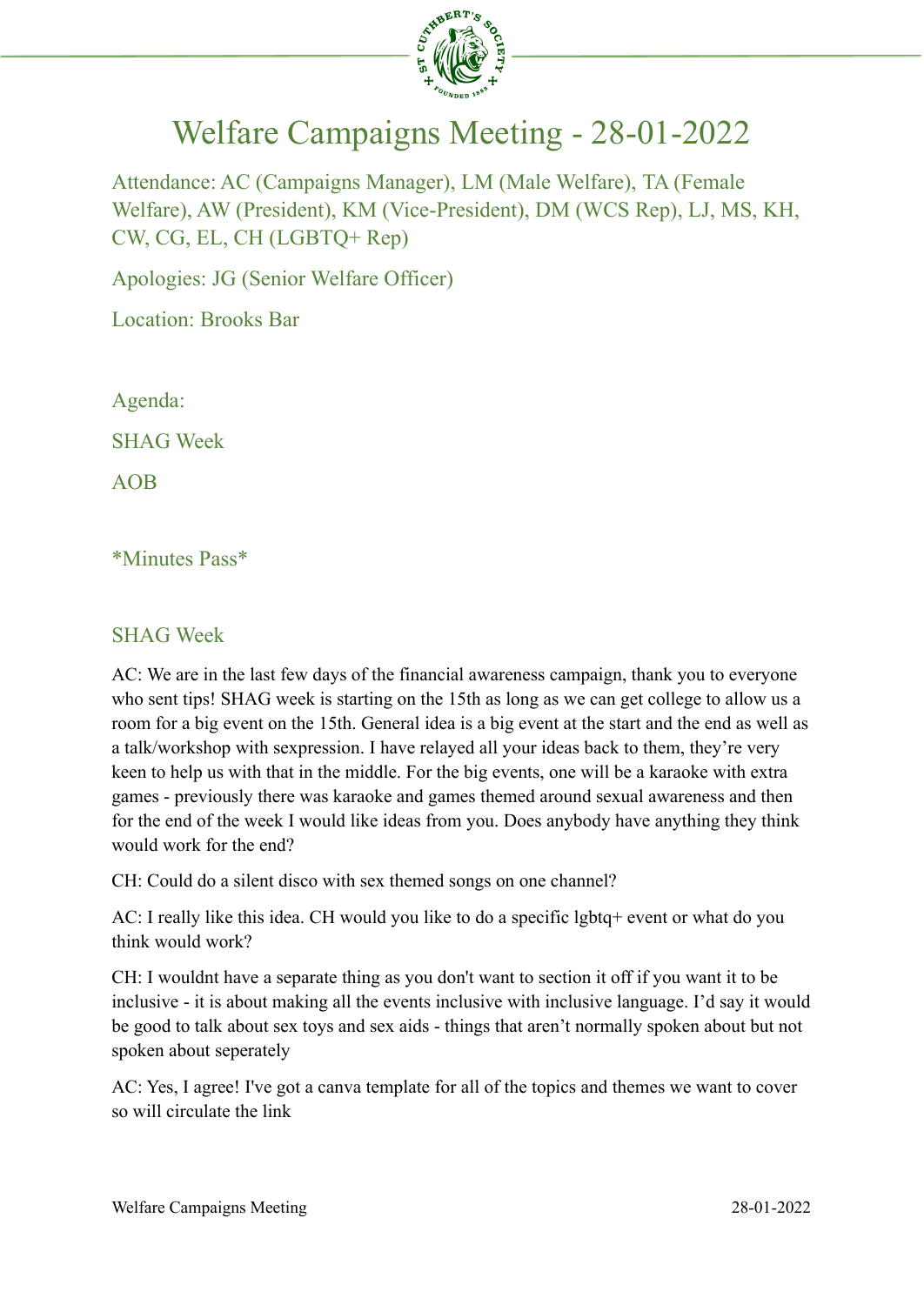

LM: I think it would be good to have a fundraiser for raising money for a charity that is for secual violence

AC: We always have big events and so we wouldn't have to do anything different to add a fundraising element to the campaign. Any suggestions for a charity feel free to put those ideas forward. JG wants to do a video of us going to the gum clinic to get tested and do an informative video to encourage people to get tested and break the stigma. It would be great to have a couple of us go and probably more likely to prompt people than an infographic

LM: The woman from the uni who does a lot of work with testing has emailed me and sent me info which I'll forward to you, it is all about the sexual health roadshow - they do pop ups and things like that as events

KM: Aidans and Trevs are getting them in to do a testing pop up in one of their dining halls, they want the two presidents to go up and be the first to get tested and break the stigmas ground breaking stuff

AW: On the 16th there is a formal: half way through and so wednesday probably isn't good for anything too big but you could do something in the bar. There is also a SCR x CRACAS event on the friday, and the 22nd is a research forum that JS will be sad about if you clash events

AC: I'll try not to steal JS research forum audience but we can work around dates

LJ: We have had a few things about the consent workshop but I think it would be a good idea to have something to say consent is the base line and we want to do more

TA: What freebies are we giving out?

AC: We apparently have a big budget and can get some good prizes - JG is keen for a love honey voucher. Any thoughts on prizes and games let me know

CH: We could do a game like guess the sex position

AC: I'm never sure what is too much in SHAG week but I think we can go pretty rogue

LM: Would a pub quiz be too much? Pub quiz followed by a silent disco

AC: Probably too much on one night but we could do SHAG week specific rounds if we do one

CH: For the pride formal we are getting a specialty drink and 50p going to charity but it would be a good idea to get a drink in the bar all week and that is how we could do the fundraiser

MS: With a silent disco that is very close to the silent disco at feast we may not get great turnout

AC: We can do a pub quiz and I am keen to do different types of events, smaller events are a good thing for those the big events don't attract

CH: You could do a movie screening and that is something that appeals to non-drinkers

Welfare Campaigns Meeting 28-01-2022